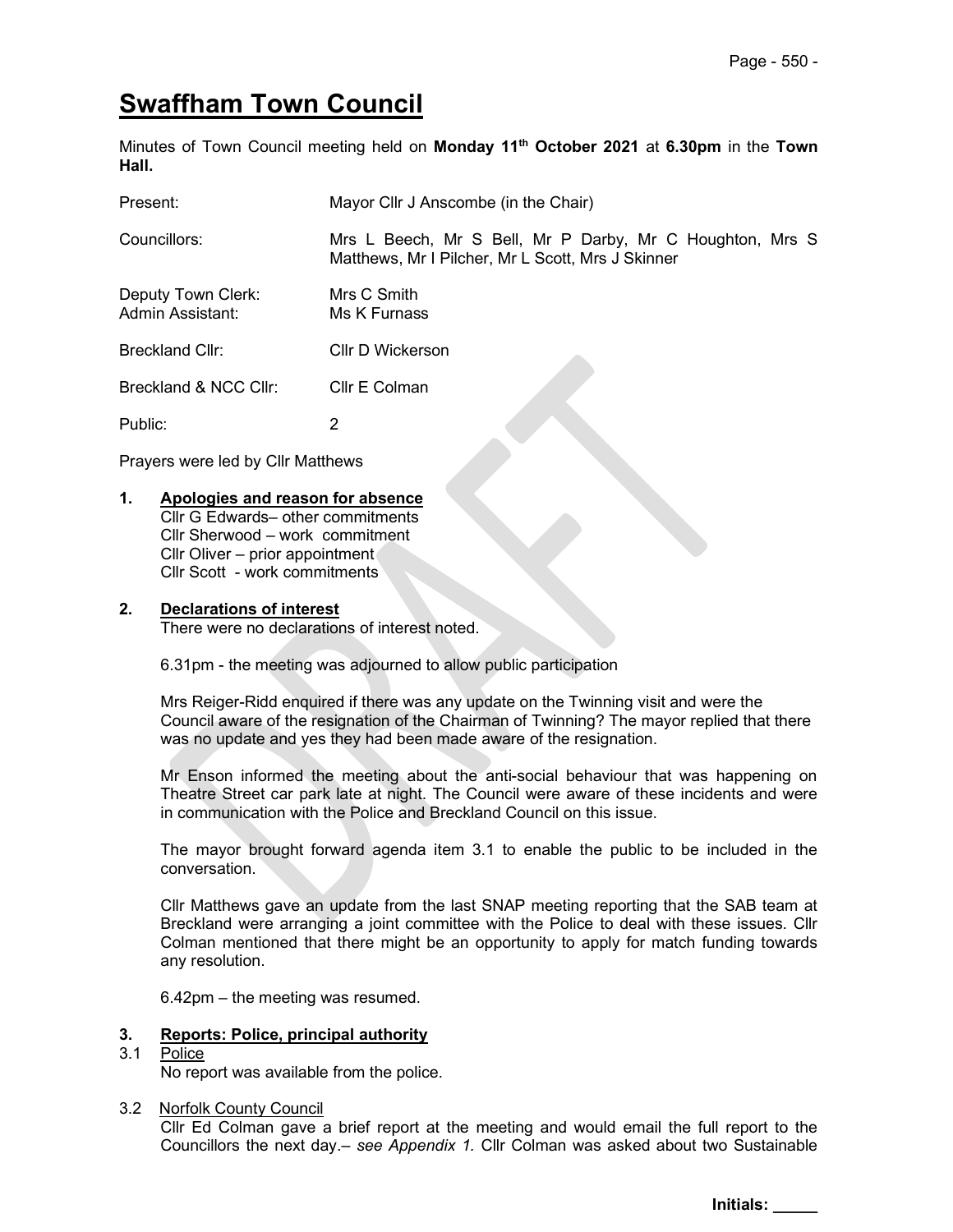Swaffham issues, food waste digesters and energy credits. He replied that these were Cabinet issues, but he would ask the relevant questions.

## 3.3 Breckland Council

Cllr Wickerson's report was previously circulated – see Appendix 2.

## 4. Report from the Mayor and Town Clerk

- 4.1. Mayor's Announcements
	- a) To note: Invites to the British Legion Centenary Concert in St Peter & St Paul for the 11<sup>th</sup> November 7.30pm had been received.
	- b) Civic events attended by the Mayor: Lakenheath – Autumn Reception CPR Awards Opening ceremony at Artichokes

Civic events attended by the Deputy Mayor: Breckland Chairman's Twilight supper Centenary Ceremony at Norwich Cathedral Civic Service – Dereham British Legion

4.2. Urgent reports, correspondence, or information at the mayor's discretion: Notification of 'Future Breckland – Town Delivery Plan' Intervention workshop on Tuesday 19th October in the Council Chamber from 6pm – 7.30pm The Councillors were asked if they wished to provide and charge for room and refreshment facilities for this meeting.

## It was agreed to provide free of charge, room and refreshment facilities for the meeting.

In addition, the Councillors were asked if they would be happy to allow the room to be set up with no Covid safe measures in place for this particular meeting?

It was agreed for the room to be set up with no Covid safe measures in place for this particular meeting.

- 4.3. Town Clerk's report and Councillor's questions relating to ongoing business.
	- c) The Barn Working Group:
	- d) The Barn on-going urgent works:
	- These reports had previously been circulated and there was nothing further to add. A Councillor raised concerns about insurance cover. It was confirmed that the Councils Public Liability insurance had the appropriate cover.

# 5. To receive and/or agree the minutes

- 5.1 Wednesday 8<sup>th</sup> September 2021 Full Council. The minutes of  $8<sup>th</sup>$  September 2021 Full Council meeting were agreed as an accurate record of the meeting and signed by the Mayor.
- 5.2 Wednesday 29<sup>th</sup> September 2021 Full Council Extraordinary meeting. The minutes of  $29<sup>th</sup>$  September 2021 Full Council meeting were agreed as an accurate record of the meeting and signed by the Mayor.

#### 6. Finance:

6.1 Accounts for September 2021

Payments list for September 21 were circulated to Councillors for review prior to the meeting. See appendix 3. Two queries were raised and answered on grass cutting and water bills.

It was agreed to accept the payments for September 2021.

6.2 Management of the open spaces on the development south of Norwich Rd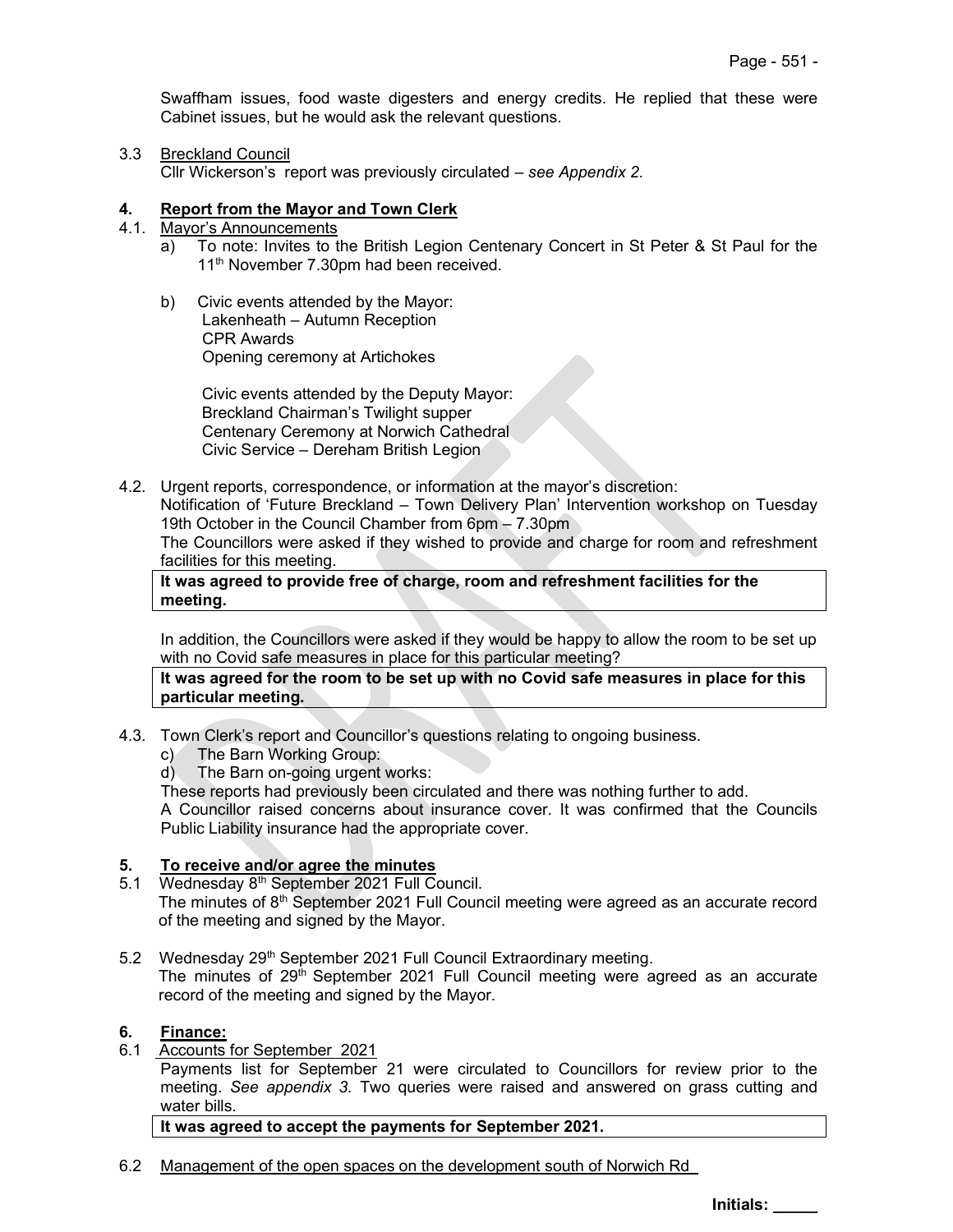To note only that a Management Company had already been appointed.

# 7. Correspondence or Information

- 7.1 General
	- a) Weekly correspondence –

It was noted that the weekly correspondence had been circulated to Councillors.

 b) To consider a request to support the Climate and Ecological Emergency (CEE) Bill. It was agreed not to support the Climate and Ecological Emergency (CEE) Bill.

c) To consider Streetlighting proposed for land South of Norwich Rd Development. The streetlighting proposal was agreed.

d) To consider style of bus shelters for Norwich Rd – supplied by developer of land south of Norwich Rd

Due to no buses going along this route at the moment it was decided to defer until more information had been received back from planning.

It was agreed to defer until more information was received from planning.

e) Request for suggestions to be included on the information board to commemorate Monkspath and the PROW.

Councillors were asked to send in any ideas to the office. It was suggested to pass this request to the History Group.

It was agreed to pass this to the History Group

f) Request to allow a vendor to sell smoked fish in the town centre

After a brief discussion it was agreed to allow the request to sell smoked fish in the town centre.

g) To receive an update on the HAZ project

It was noted that the report from the Mayor was available via the council dropbox site. Cllr Wickerson asked if the report could be shared with himself and Cllr Colman. The Mayor agreed to email them a copy.

#### 7.2 NORFOLK COUNTY COUNCIL

 a) To note the notice of Decision – Swaffham Footpath No.51 Swaffham Footpath No. 51 is now upgraded to a Restricted Byway.

#### 8. Dates of forthcoming meetings and to receive any items for a future agenda.

| 8.1<br>8.2<br>8.3<br>8.4 | <u>No.</u><br>Meeting<br>Market Committee<br><b>Finance Full Council</b><br><b>Planning Committee</b><br>HR & Governance Committee | <u>Day</u><br>Mon<br>Mon<br>Tues<br>Mon | <u>Date</u><br>18 <sup>th</sup> Oct<br>25th Oct<br>26th Oct<br>1 <sup>st</sup> Nov | <u>Time</u><br>6.30pm<br>6.30pm<br>4.00pm<br>12noon | Venue<br>Council Chamber<br>Council Chamber<br>Council Chamber<br>Council Chamber | <b>Staff</b><br>CS <sub>RO</sub><br><b>RBCS</b><br>RB KF<br><b>RBCS</b> |
|--------------------------|------------------------------------------------------------------------------------------------------------------------------------|-----------------------------------------|------------------------------------------------------------------------------------|-----------------------------------------------------|-----------------------------------------------------------------------------------|-------------------------------------------------------------------------|
| 8.5                      | <b>Full Council</b>                                                                                                                | Wed                                     | 10 <sup>th</sup> Nov                                                               | 6.30pm                                              | <b>Council Chamber</b>                                                            | RB HD                                                                   |

#### 9. ADMISSION TO MEETINGS ACT (PUBLIC BODIES) 1960: CONFIDENTIAL BUSINESS following the exclusion of the public and press

9.1 To receive and consider update from the Deputy Clerk on the proposed sale of Days Field. A brief verbal report was given by the Town Mayor, Deputy Mayor and Deputy Clerk following a meeting earlier this afternoon with the surveyors and successful bidder for the proposed sale of Days Field.

The meeting closed at 7.40pm Mayor……………………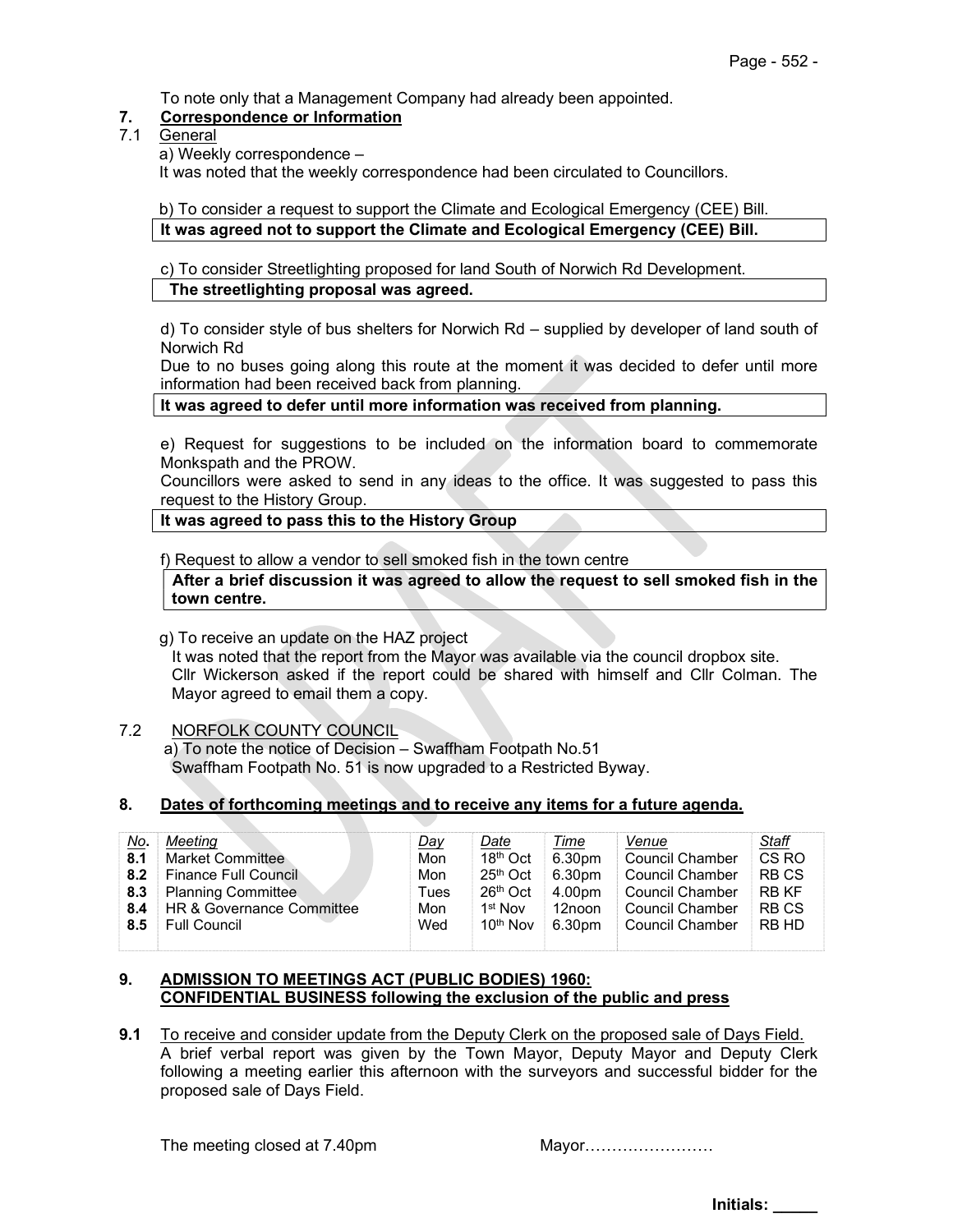## Norfolk CC Report October 2021

## £70,000 community fund could boost green projects

A £70,000 online crowd funding scheme, to support environmental and community projects, is set to be launched by the county council.

Crowd Fund Norfolk would enable communities to bid for the council to fund half the cost of a local environmental scheme, with the community raising the remainder. The maximum grant would be £15,000.

Crowdfund Norfolk gives us the chance to work together with Norfolk people and other partners to deliver the projects that they want to see coming forward. It's a win-win for communities and the council.

The first phase, focusing on tree planting and supporting our nationally important windmill heritage, also supports the council's commitment to plant one million trees, in line with our environmental policy and Norfolk's 25 Year environment plan.

A report to the council's cabinet says: "There is potential for this platform to boost community engagement by supporting community-driven projects benefitting local areas. A wide section of the community can be engaged through the crowdfunding process and the engagement enables significant financial contributions to be raised from the community for projects that matter most to them.

"In addition to enhancing community engagement, Crowd Fund Norfolk will enable the county council to make its funding go further by drawing in community donations for selected projects."

## Local incentives boost for Norfolk employers recruiting a new apprentice

Boosted incentive grants for businesses in Norfolk taking on young apprentices are now available. The Recruit | Retain | Reward package from Apprenticeships Norfolk will support businesses to take on new and/or redundant apprentices in the 16-24 age group.

In a bid to give small and medium sized Norfolk businesses as much support as possible, the flexible 'Apprenticeship Incentive Fund' is set to increase incentives up to £2000 for new apprenticeships starts employed on/after 1 October 2021. This increased grant will provide enhanced support for local businesses looking to recruit their workforce of the future.

In addition to the one-off financial payment, there will also be continued support for organisations who are new to apprenticeships. This includes practical and impartial guidance and useful information from the Apprenticeships Norfolk team, who are on hand to help businesses get started.

It is hoped that the project, which is sponsored by the East of England Employer Ambassador Apprenticeship Network, will continue to encourage new apprenticeship starts across Norfolk for those aged 16-24.

#### COVID-19 vaccination requirement for those entering a care home

Norfolk County Council's Adult Social Services are advising businesses in Norfolk to be aware that their employees carrying out works at any kind of care home will be required, from 11 November 2021, to prove that they are double-vaccinated. From this date, proof of vaccination with an approved COVID-19 vaccine will be necessary for entry.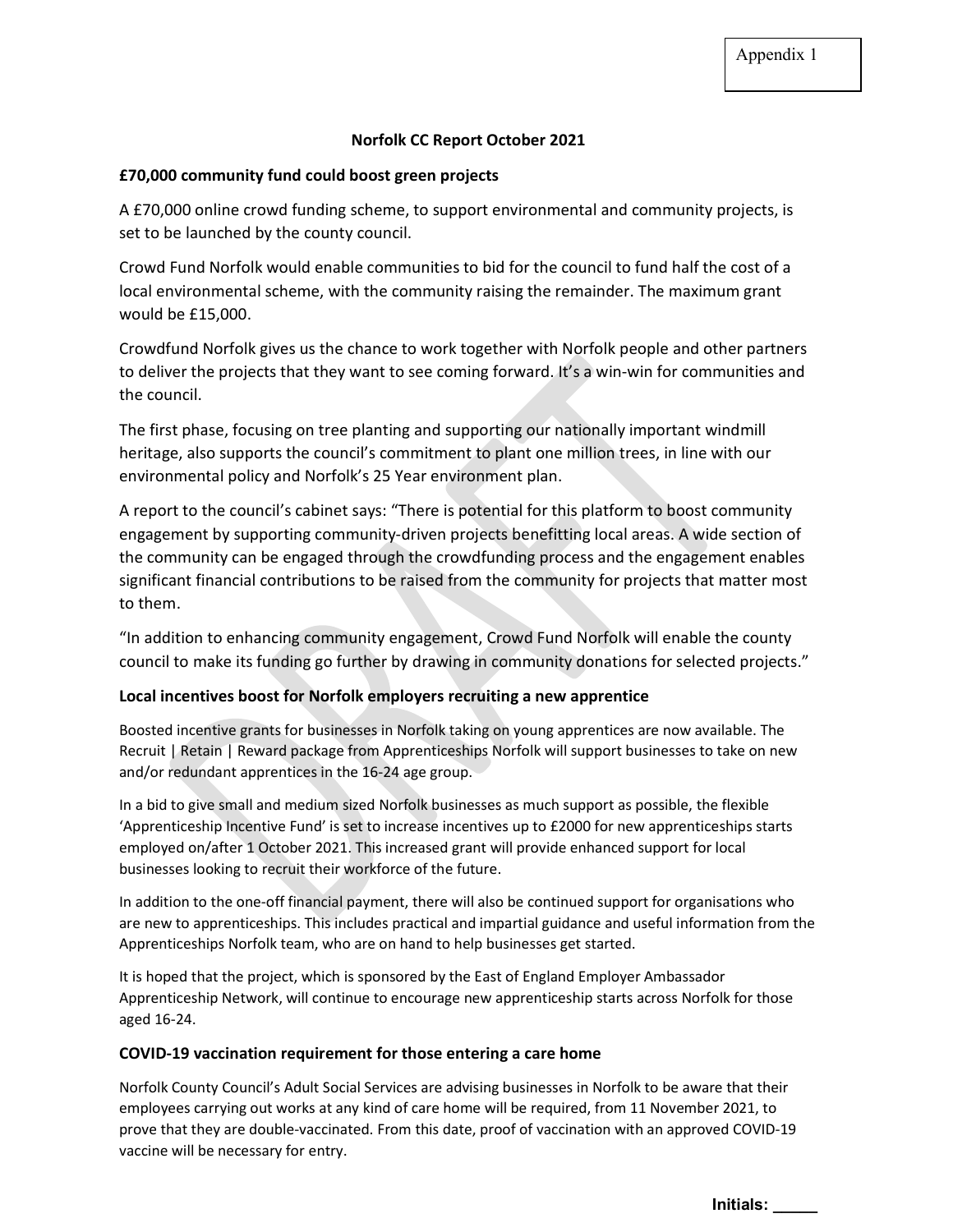The mandatory vaccine regulations will help to ensure that all care home residents, who may be vulnerable to COVID-19 are better protected against the virus.

The list of persons includes:

- All workers employed directly by a care home (on a full or part-time basis)
- All workers employed by an agency and deployed by a care home
- Volunteers deployed in a care home.
- Anyone going into a care home to do other work, for example healthcare workers, tradespeople, CQC inspectors, hairdressers and beauticians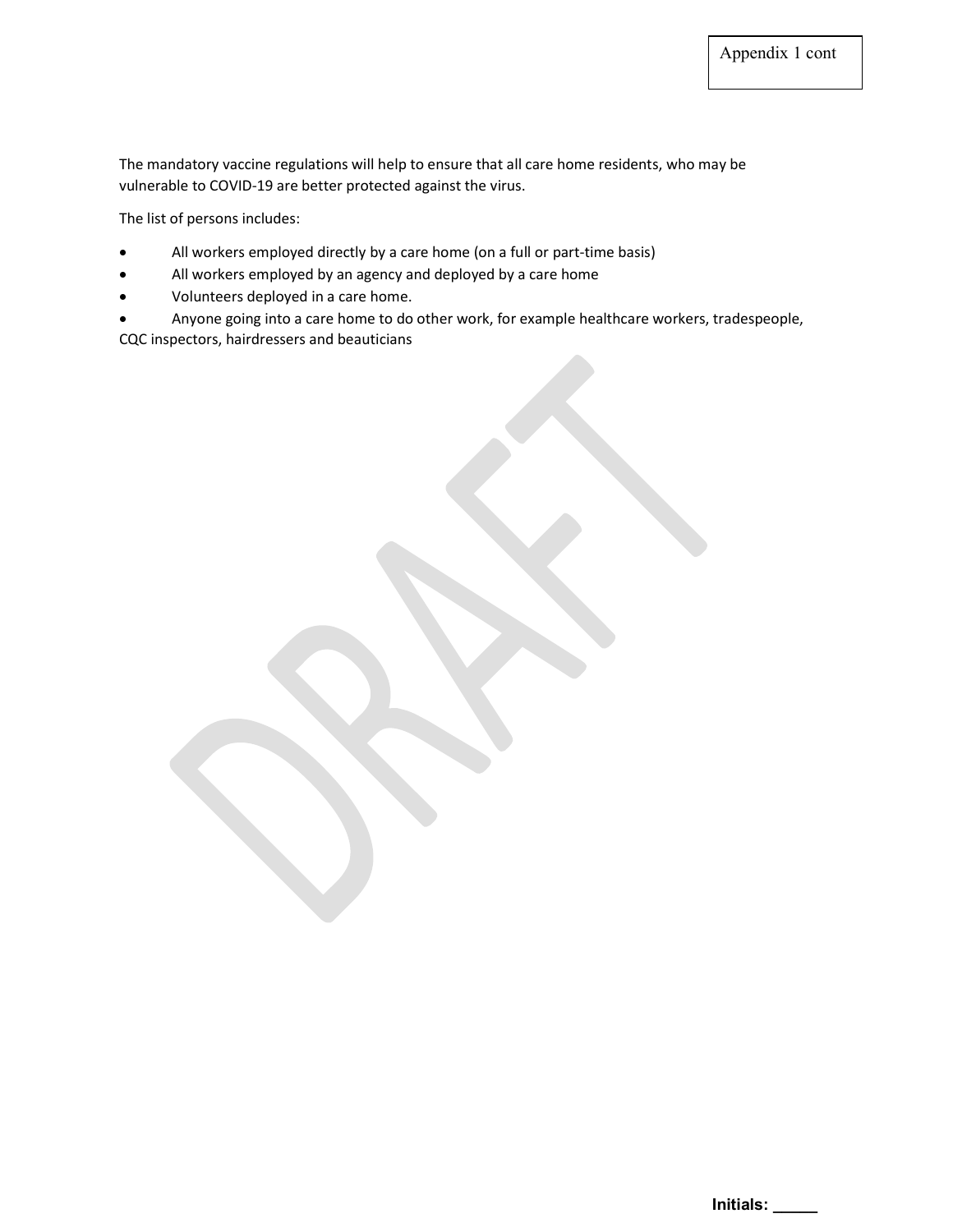# Breckland Council Report – Swaffham Town Council October 11<sup>th</sup> 2021

In terms of specific decisions taken by BDC since the last STC meeting I found there was a danger of being very repetitive of the September report to Council.

Therefore, in respect of this particular report the content will concentrate on issues specific to Swaffham and currently of concern to Town Councillors and members of the public:

#### MTI Planters

The budget has been agreed for 10 (ten) oak hardwood planters 1.2m x 0.4m x 0.5m together with ivy green screens 1.2m high. The order to purchase and install will be monitored and STC will be kept advised of progress accordingly. It is hoped that these planters will both improve the areas aesthetics whilst helping to control pollution.

#### Lydney House

Concerns have been expressed by STC and the public over the Change of Use application submitted by the owner and this is being discussed with the Planning Officers accordingly. An email received this morning indicates that Planning is awaiting a "detailed noise report to be submitted by the agent" Planning has also suggested to the applicant/agent that he arranges a meeting with nearby residents to discuss the ongoing issues.

# Barratts Homes Development

The removal of trees on the development has resulted in adverse reaction from local residents on Norwich Road with the result that the Director of Planning is now consulting with the Breckland Forestry Officer as to the legality of such removal.

# Affordable Housing

We now have a complete schedule of Housing Association properties in Swaffham which should help in ascertaining responsibility should issues arise on individual houses. STC has been provided with a copy of this listing which is under the management of Victory Homes, part of the Flagship Group.

#### Serco Contract

The senior management of Serco attended an Overview and Scrutiny Commission session in September where various shortcomings in their service were discussed. We were assured that steps were being taken to improve the position of missed collections by changes in the management structure with new staff plus increased pay offers to the work force. The problems caused by Covid and lack of HGV drivers were discussed together with the national shortage of brown, garden waste bins.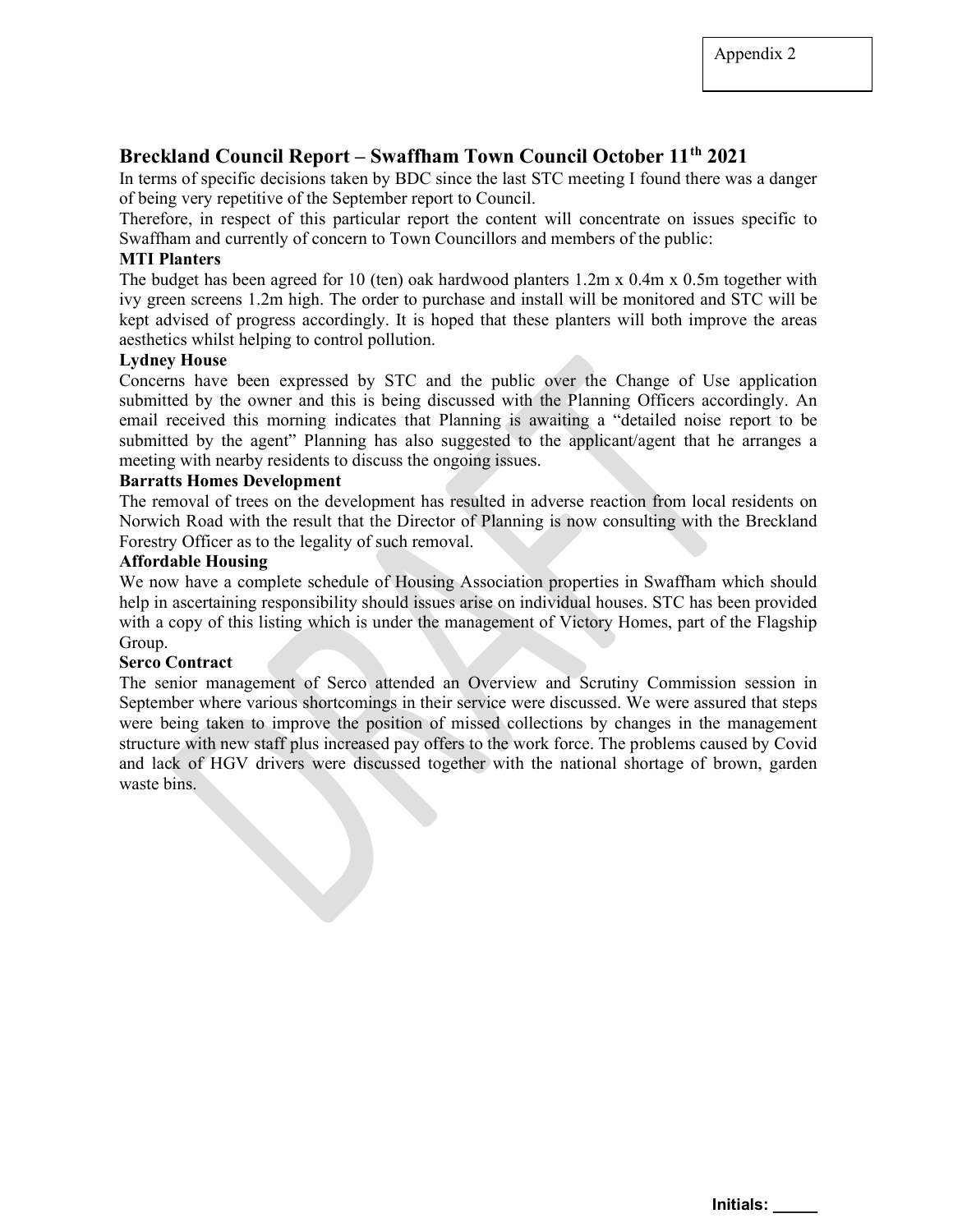|                                  | <b>Swaffham Town Council - Accounts for OCTOBER 2021</b> |              |                 | о. 1         |
|----------------------------------|----------------------------------------------------------|--------------|-----------------|--------------|
| Payme<br><b>No</b><br>Name<br>nt | <b>Details</b>                                           | <b>Price</b> | <b>VAT</b>      | <b>Total</b> |
| Paid - 1st -11th October 2021    |                                                          |              |                 |              |
| 28A<br>Card Houde Bank           | Monthly credit card fee                                  | 3.00         | <b>Contract</b> | 3.00         |

|            |             |                                                    |                                                                              |                        |                         | Appendix 3       |        |                 |
|------------|-------------|----------------------------------------------------|------------------------------------------------------------------------------|------------------------|-------------------------|------------------|--------|-----------------|
|            |             |                                                    |                                                                              |                        |                         |                  |        |                 |
|            |             |                                                    |                                                                              |                        |                         |                  |        |                 |
|            |             |                                                    |                                                                              |                        |                         |                  |        |                 |
|            |             |                                                    | <b>Swaffham Town Council - Accounts for OCTOBER 2021</b>                     |                        |                         |                  |        | 6.1             |
| <b>No</b>  | Payme Name  |                                                    | <b>Details</b>                                                               |                        | Price                   | <b>VAT</b>       |        | <b>Total</b>    |
|            |             |                                                    |                                                                              |                        |                         |                  |        |                 |
|            |             | Paid - 1st -11th October 2021                      |                                                                              |                        |                         |                  |        |                 |
| 284        | Card        | Lloyds Bank                                        | Monthly credit card fee                                                      | £                      | $3.00$ $E$              | $\sim$           | £      | 3.00            |
| 285        | Card        | Amazon                                             | Toilets - stainless steel cleaner                                            | £                      | $12.75$ £               | 2.55             | £      | 15.30           |
| 286        | Card        | <b>DVLA</b>                                        | RUCK Tax - AU68 CNC                                                          | £<br>£                 | 277.50 $E$<br>60.75 $E$ | $\sim$<br>$\sim$ | £<br>£ | 277.50<br>60.75 |
| 287<br>288 | d/d<br>d/d  | Unity Trust<br><b>Unity Trust</b>                  | Service Charge - Q3 21<br>Manual Handling Fee - Q3 21                        | £                      | $20.20$ £               | $\omega$         | £      | 20.20           |
| 289        | d/d         | Hitachi                                            | Truck Lease - Oct 21                                                         | £                      | 336.88 $E$              | 67.37            | £      | 404.25          |
| 290        | d/d         | SSE Southern Electric                              | Public Toilets - electricity - Sept 21                                       | £                      | 74.62                   | 3.73<br>£        | £      | 78.35           |
| 291        | d/d         | <b>SSE Southern Electric</b>                       | Cemetery Chapel - electricity - Sept 21                                      | £                      | 42.17 $E$               | 2.10             | £      | 44.27           |
| 292        | d/d         | SSE SWALEC                                         | Buttercross - electricity - Sept 21                                          | £                      | $\omega$                | Ι£<br>$\sim$     | £      | $\sim$          |
| 293        | d/d         | <b>SSE SWALEC</b>                                  | Rec Ground - electricity - Sept 21                                           | £                      | $15.28$ £               | 0.76             | £      | 16.04           |
| 294        | d/d         | Vodafone                                           | Mobile Phone bills - Sept 21 - S Dent                                        | £                      | $16.51$ £               | 3.30             | £      | 37.04           |
|            | d/d         | WorldPay                                           | Mobile Phone bills - Sept 21 - R Ostler<br>Monthly payment charges - Sept 21 | £<br>£                 | 14.36 $E$<br>11.17 $E$  | 2.87<br>2.01     | £      | 13.18           |
|            |             |                                                    |                                                                              | Sub Total $\mathbf{E}$ | 885.19 $E$              | 84.69            | ء ا    | 969.88          |
| 295        |             |                                                    |                                                                              |                        |                         |                  |        |                 |
|            |             | To be authorised and paid - post 11th October 2021 |                                                                              |                        |                         |                  |        |                 |
|            |             |                                                    | Town Council salaries                                                        | £                      | 14,048.65               |                  | £      | 14,048.65       |
| 296        |             | <b>BACS</b> Net Salaries                           |                                                                              | £                      | 1,793.66                |                  |        |                 |
|            |             |                                                    | Tax                                                                          |                        | 1,582.58                |                  | £      | 4,606.66        |
| 297        | <b>BACS</b> | <b>Inland Revenue</b>                              | Employer National Insurance contribution                                     | £                      |                         |                  |        |                 |
|            |             |                                                    | Employee National Insurance contribution                                     | £                      | 1,230.42                |                  |        |                 |
| 298        | <b>BACS</b> | Norfolk Pension Service                            | <b>Employer Contribution</b>                                                 | £                      | 4,175.41                |                  | £      | 5,482.15        |
|            |             |                                                    | Employee Contribution                                                        | £                      | 1,306.74                |                  |        |                 |
|            |             |                                                    | Town Hall - Rates                                                            | £                      | 1,048.00                |                  |        |                 |
| 299        | d/d         | <b>Breckland Council</b>                           | Market - Rates                                                               | £                      | 349.00                  |                  | £      | 1,587.00        |
|            |             |                                                    | Cemetery - Rates                                                             | E<br>£                 | 190.00                  |                  |        |                 |
|            |             |                                                    | VOIP router & line - 720014<br>Town Council - Fax & Broadband 720469         | £                      | $38.18$ £<br>48.04 $E$  | 7.64<br>9.61     |        |                 |

|            |                            |                                                    |                                                                                      |        |                                   |         | Appendix 3                         |        |                    |
|------------|----------------------------|----------------------------------------------------|--------------------------------------------------------------------------------------|--------|-----------------------------------|---------|------------------------------------|--------|--------------------|
|            |                            |                                                    | <b>Swaffham Town Council - Accounts for OCTOBER 2021</b>                             |        |                                   |         |                                    |        | 6.1                |
| No         | Payme Name                 |                                                    | <b>Details</b>                                                                       |        | Price                             |         | <b>VAT</b>                         |        | <b>Total</b>       |
|            |                            | Paid - 1st -11th October 2021                      |                                                                                      |        |                                   |         |                                    |        |                    |
| 284        | Card                       | Lloyds Bank                                        | Monthly credit card fee                                                              | £      | 3.00                              | £       | $\overline{\phantom{a}}$           | £      | 3.00               |
| 285        | Card                       | Amazon                                             | Toilets - stainless steel cleaner                                                    | £      | 12.75                             | £       | 2.55                               | £      | 15.30              |
| 286<br>287 | Card<br>d/d                | <b>DVLA</b><br>Unity Trust                         | RUCK Tax - AU68 CNC<br>Service Charge - Q3 21                                        | £<br>£ | 277.50<br>60.75                   | £<br>£  | $\overline{\phantom{a}}$<br>$\sim$ | £<br>£ | 277.50<br>60.75    |
| 288        | d/d                        | <b>Unity Trust</b>                                 | Manual Handling Fee - Q3 21                                                          | £      | 20.20                             | £       | $\blacksquare$                     | £      | 20.20              |
| 289        | d/d                        | Hitachi                                            | Truck Lease - Oct 21                                                                 | £      | 336.88                            | £       | 67.37                              | £      | 404.25             |
| 290        | d/d                        | <b>SSE Southern Electric</b>                       | Public Toilets - electricity - Sept 21                                               | £      | 74.62                             | £       | 3.73                               | £      | 78.35              |
| 291        | d/d                        | <b>SSE Southern Electric</b>                       | Cemetery Chapel - electricity - Sept 21                                              | £      | 42.17                             | £       | 2.10                               | £      | 44.27              |
| 292<br>293 | d/d<br>d/d                 | <b>SSE SWALEC</b><br><b>SSE SWALEC</b>             | Buttercross - electricity - Sept 21<br>Rec Ground - electricity - Sept 21            | £<br>£ | $\overline{\phantom{a}}$<br>15.28 | £<br>£  | $\overline{\phantom{a}}$<br>0.76   | £<br>£ | $\sim$<br>16.04    |
|            |                            |                                                    | Mobile Phone bills - Sept 21 - S Dent                                                | £      | 16.51                             | £       | 3.30                               |        |                    |
| 294        | d/d                        | Vodafone                                           | Mobile Phone bills - Sept 21 - R Ostler                                              | £      | 14.36                             | £       | 2.87                               | £      | 37.04              |
| 295        | d/d                        | WorldPay                                           | Monthly payment charges - Sept 21                                                    | £      | 11.17                             | £       | 2.01                               | Ι£     | 13.18              |
|            |                            |                                                    | Sub Total E                                                                          |        | 885.19                            | Ι£      | 84.69                              | £      | 969.88             |
|            |                            | To be authorised and paid - post 11th October 2021 |                                                                                      |        |                                   |         |                                    |        |                    |
| 296        | <b>BACS</b>                | <b>Net Salaries</b>                                | Town Council salaries                                                                | £      | 14,048.65                         |         |                                    | £      | 14,048.65          |
|            |                            |                                                    | Tax                                                                                  | £      | 1,793.66                          |         |                                    |        |                    |
| 297        | <b>BACS</b>                | Inland Revenue                                     | Employer National Insurance contribution                                             | £      | 1,582.58                          |         |                                    | £      | 4,606.66           |
|            |                            |                                                    | Employee National Insurance contribution                                             | £      | 1,230.42                          |         |                                    |        |                    |
| 298        | <b>BACS</b>                | Norfolk Pension Service                            | <b>Employer Contribution</b><br><b>Employee Contribution</b>                         | £<br>£ | 4,175.41<br>1,306.74              |         |                                    | £      | 5,482.15           |
|            |                            |                                                    | Town Hall - Rates                                                                    | £      | 1,048.00                          |         |                                    |        |                    |
| 299        | d/d                        | <b>Breckland Council</b>                           | Market - Rates                                                                       | £      | 349.00                            |         |                                    | £      | 1,587.00           |
|            |                            |                                                    | Cemetery - Rates                                                                     | £      | 190.00                            |         |                                    |        |                    |
|            |                            |                                                    | VOIP router & line - 720014                                                          | £      | $38.18$ £                         |         | 7.64                               |        |                    |
|            |                            |                                                    | Town Council - Fax & Broadband 720469<br>Swaffham Heritage - Telephone 721230        | £<br>£ | 48.04<br>47.34                    | £<br>£  | 9.61<br>9.47                       |        |                    |
| 300        | d/d                        | Immervox (Sept 21)                                 | Town Council - Telephone 722922                                                      | £      | 89.78                             | £       | 17.95                              | £      | 339.35             |
|            |                            |                                                    | Town Council - Alarm 724968                                                          | £      | 13.00                             |         | 2.60                               |        |                    |
|            |                            |                                                    | Town Wi-Fi - 336135                                                                  | £      | 46.45                             | £       | 9.29                               |        |                    |
| 301        | 300290                     | Petty Cash                                         |                                                                                      | £      | 193.52                            | £       | $\sim$                             | £      | 193.52             |
| 302        | 300291<br><b>BACS</b>      | Allotment Refund<br>Allotment Refund               | TH15b - Joyce<br>FA14 - Sell                                                         | £<br>£ | 40.00                             | £<br>£  | $\overline{\phantom{a}}$<br>$\sim$ | £<br>£ | 40.00<br>40.00     |
| 303<br>304 | <b>BACS</b>                | Allotment Refund                                   | SL62 - Chacksfield                                                                   | £      | 40.00<br>40.00                    | £       | $\overline{\phantom{a}}$           | £      | 40.00              |
| 305        | <b>BACS</b>                | Anglian Chemicals                                  | Toilets - Toilet rolls                                                               | £      | 30.74                             | £       | 6.15                               | £      | 36.89              |
| 306        | <b>BACS</b>                | Anglian Chemicals                                  | Toilets - Bleach                                                                     | £      | 5.32                              | £       | 1.06                               | £      | 6.38               |
| 307        | <b>BACS</b>                | <b>Ben Burgess</b>                                 | <b>Bolt Shoulder</b>                                                                 | £      | 22.40                             | £       | 4.48                               | £      | 26.88              |
| 308        | <b>BACS</b>                | <b>BH Doors</b>                                    | Town Hall automatic door - annual service 21/22                                      | £      | 125.00                            | £       | 25.00                              | £      | 150.00             |
| 309        | <b>BACS</b>                | <b>Brook HR</b>                                    | Hr Services - Aug 21                                                                 | £      | 135.00                            | £       | $\overline{\phantom{a}}$           | £      | 135.00             |
| 310<br>311 | <b>BACS</b><br><b>BACS</b> | Cooleraid<br><b>CGM Group</b>                      | Town Hall drinking water - Sept 21<br>Grass Cutting Swans Nest & Rec Ground - Aug 21 | £<br>£ | 15.80<br>175.00                   | £       | 3.16<br>35.00                      | £<br>£ | 18.96<br>210.00    |
| 312        | <b>BACS</b>                | <b>CGM Group</b>                                   | Grass Cutting - Rec & Swans Nest - Aug 21                                            | £      | 338.00                            | £       | 67.60                              | £      | 405.60             |
| 313        |                            | BACS Corona Corp Sols                              | Photocopy usage - June-Sept 21                                                       | £      | 1.51                              | £       | 0.30                               | £      | 1.81               |
| 314        | <b>BACS</b>                | <b>Dewhurst Trophies</b>                           | Aug Car Event - trophy's                                                             | £      | 68.96                             | £       | 13.78                              | £      | 82.74              |
| 315        | <b>BACS</b>                | <b>EBC Pest Control</b>                            | Decontamination - Toilets - Sept 21                                                  | £      | 80.00                             | £       | 16.00                              | £      | 96.00              |
| 316        | <b>BACS</b>                | <b>Express Lift Alliance</b>                       | Town Hall Lift - quarterly service                                                   | £      | 248.17                            | £       | 49.63                              | £      | 297.80             |
| 317<br>318 | <b>BACS</b><br><b>BACS</b> | FW Myhill & Sons<br>Greene & Greene                | Wasp nest foam<br>Barn - final invoice                                               | £<br>£ | 10.97<br>17,958.20                | £<br>£  | $\sim$<br>$\sim$                   | £<br>£ | 10.97<br>17,958.20 |
| 319        | <b>BACS</b>                | ICO Systems                                        | Quarterly Subscription - Oct-Jan 22                                                  | £      | 882.00                            | £       | 176.40                             | £      | 1,058.40           |
| 320        | <b>BACS</b>                | ICO Systems                                        | Anti Virus - Sept 21                                                                 | £      | 7.50                              | £       | 1.50                               | £      | 9.00               |
| 321        | <b>BACS</b>                | Ingham Pinnock                                     | Barn Consultants - Aug 21                                                            | £      | 6,906.25                          | £       | 1,381.25                           | £      | 8,287.50           |
| 322        | <b>BACS</b>                | _yreco                                             | Photocopy Paper                                                                      | £      | 45.90                             | £       | 9.18                               | £      | 55.08              |
| 323        | <b>BACS</b>                | St Johns Ambulance                                 | Aug Car event - <i>First Aid cover</i>                                               | £      | 144.00                            | £       | 28.80                              | £      | 172.80             |
| 324        | <b>BACS</b>                | <b>Swaffham Building Supplies</b>                  | General maintenance supplies                                                         | £      | 55.10                             | £       | 11.04                              | £      | 113.16             |
|            |                            |                                                    | General maintenance supplies<br>Fuel - Trucks - Sept21                               | £<br>£ | 39.18<br>119.43                   | £<br>£  | 7.84<br>23.88                      |        |                    |
| 325        | <b>BACS</b>                | Swaffham Service Station                           | Fuel - Machinery - Sep 21                                                            | £      | 185.63                            | £       | 37.12                              | £      | 378.05             |
|            |                            |                                                    | Motor Oil - Sept 21                                                                  | £      | 9.99                              | £       | 2.00                               |        |                    |
| 326        | <b>BACS</b>                | T K Drakes                                         | Public Toilets - maglock                                                             | £      | 45.00                             | £       | 9.00                               | £      | 54.00              |
| 327        | <b>BACS</b>                | T K Drakes                                         | Museum Boiler - call out 20/7/21                                                     | £      | 45.00                             | £       | 9.00                               | £      | 54.00              |
| 328        | <b>BACS</b>                | T K Drakes                                         | General maintenance supplies                                                         | £      | 2.32                              | £       | 0.46                               | £      | 2.78               |
| 329        | <b>BACS</b>                | T K Drakes                                         | General maintenance supplies                                                         | £<br>£ | 4.50                              | £       | 0.90                               | £      | 5.40               |
| 330        | <b>BACS</b>                | Veolia                                             | Town Hall waste collection - Sept 21<br>Cemetery waste collection - Sept 21          | £      | 61.65<br>77.50                    | £<br>£  | 12.33<br>15.50                     | £      | 166.98             |
| 331        | <b>BACS</b>                | WAVE - Anglian Water                               | Allotment SL1 - 295096901 - Sept 21                                                  | £      | 75.87                             | £       | $\overline{\phantom{a}}$           | £      | 75.87              |
| 332        | <b>BACS</b>                | WAVE - Anglian Water                               | Allotment TH - 291044001 - Sept 21                                                   | £      | 44.44                             | £       | $\sim$                             | £      | 44.44              |
| 333        | <b>BACS</b>                | WAVE - Anglian Water                               | Public Toilets - 341378101 - Sept 21                                                 | £      | 111.81                            | £       | $\blacksquare$                     | £      | 111.81             |
| 334        | <b>BACS</b>                | WAVE - Anglian Water                               | Town Hall - 346045001 - Sept 21                                                      | £      | 1,002.57                          | £       | $\overline{\phantom{a}}$           | £      | 1,002.57           |
| 335        | <b>BACS</b>                | WAVE - Anglian Water                               | Rec Ground- 225554301 - Sept 21                                                      | £      | 14.53                             | £       | $\overline{\phantom{a}}$           | £      | 14.53              |
| 336<br>337 | <b>BACS</b><br><b>BACS</b> | Zurich Ins                                         | Barn Insurance cover - 5/10/21 - 31/5/22                                             | £<br>£ | 340.70<br>1,761.54                | Ι£<br>£ | $\overline{\phantom{a}}$<br>$\sim$ | £<br>£ | 340.70<br>1,761.54 |
|            |                            | Zurich Ins                                         | Truck Insurance - annual renewal 2021-22<br>Sub Total £                              |        | 58,403.44                         | £       | 2,089.61                           | £      | 60,493.06          |
|            |                            |                                                    |                                                                                      |        |                                   |         |                                    |        |                    |